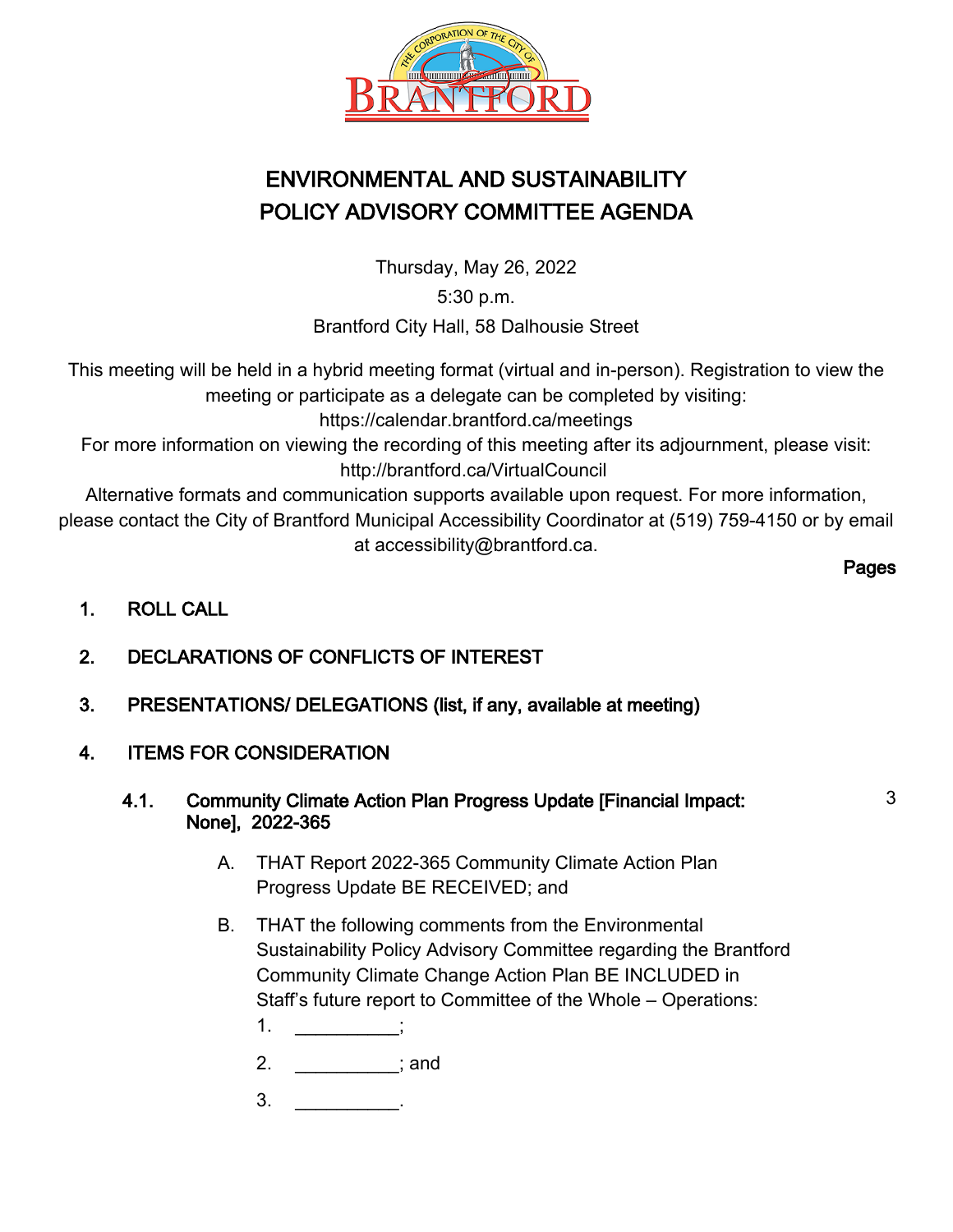## 5. CONSENT ITEMS

### 5.1. MINUTES

5.1.1. Environmental and Sustainability Policy Advisory Committee - February 24, 2022 13

### 6. RESOLUTIONS

- 7. NOTICES OF MOTION
- 8. ADJOURNMENT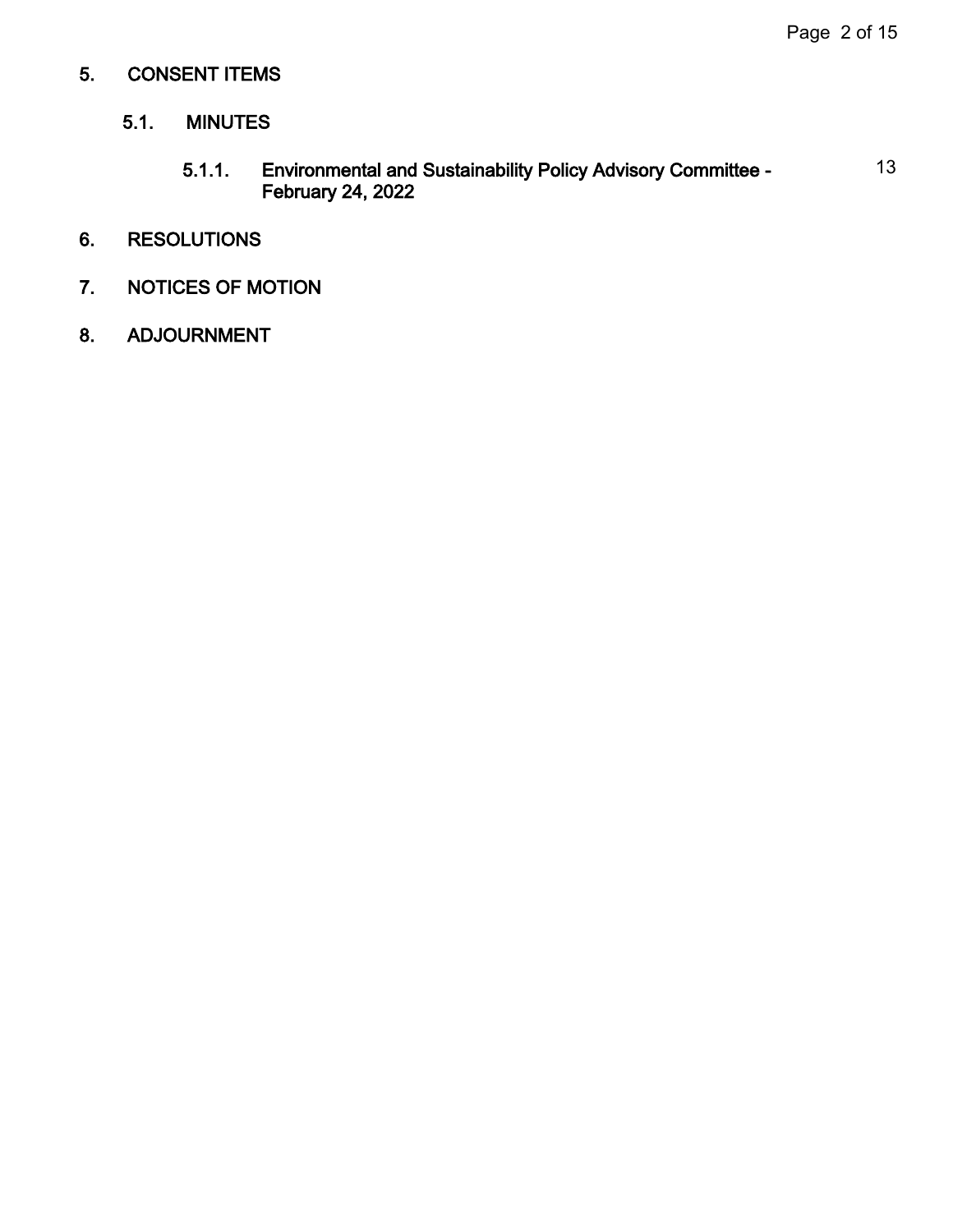

Alternative formats and communication supports available upon request. Please contact accessibility@brantford.ca or 519-759-4150 for assistance.

| <b>Date</b> | May 26, 2022                                                                              | <b>Report No. 2022-365</b> |
|-------------|-------------------------------------------------------------------------------------------|----------------------------|
| To          | <b>Chair and Members</b><br><b>Environmental Sustainability Policy Advisory Committee</b> |                            |
| <b>From</b> | Inderjit Hans, P. Eng., PMP<br>General Manager, Public Works Commission                   |                            |

## **1.0 Type of Report**

Consent Item [ ] Item For Consideration [x]

# **2.0 Topic Community Climate Action Plan Progress Update [Financial Impact: None]**

## **3.0 Recommendation**

- A. THAT Report 2022-365 Community Climate Action Plan Progress Update BE RECEIVED; and
- B. THAT the following comments from the Environmental Sustainability Policy Advisory Committee regarding the Brantford Community Climate Change Action Plan BE INCLUDED in Staff's future report to Committee of the Whole – Operations:

\_\_\_\_\_\_\_\_\_\_; \_\_\_\_\_\_\_\_\_\_; and \_\_\_\_\_\_\_\_\_\_.

## **4.0 Background**

In December 2019, City Council made the Climate Emergency and Imperative Climate Action declaration. This declaration addressed the need for the City of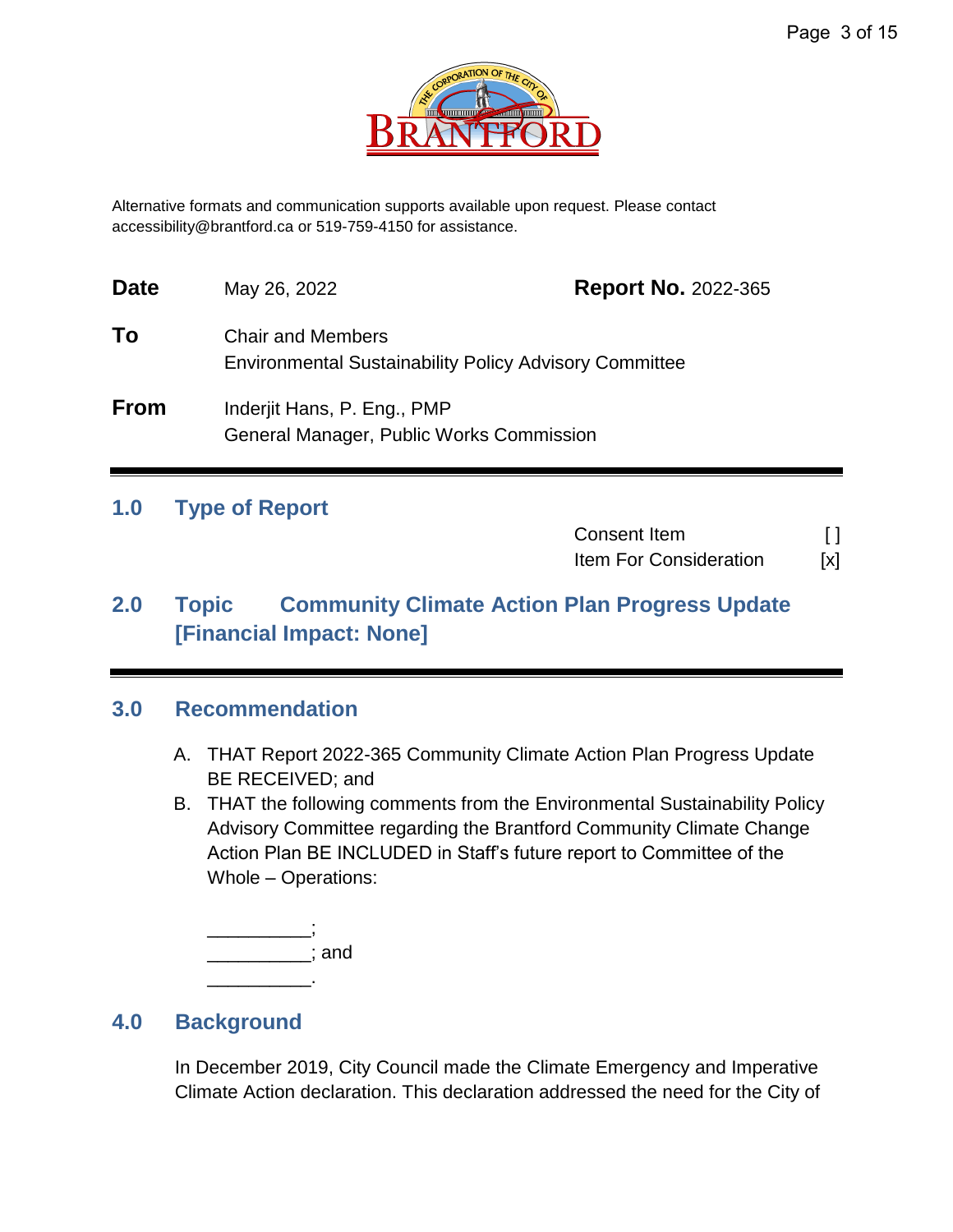Brantford and all of its citizens to reduce the use of fossil fuels and other sources of greenhouse gas emissions. Staff were directed to work with the Environmental and Sustainability Policy Advisory Committee (ESPAC) to develop a carbon reduction strategy, evaluation framework, and reporting mechanism for Council's consideration.

The Corporate Climate Change Action Plan (CCAP) was approved in November 2020 and was developed through extensive consultation with various City Departments. The Corporate CCAP reflects the City's commitment to reaching net-zero carbon emissions by 2050, incorporating specific goals from the Corporate Energy Management Plan.

While the Corporate CCAP focuses on addressing municipal sources of emissions, a Community CCAP will focus directly on community sources of emissions and propose emission reduction strategies through personal transportation, buildings, waste, offsets, and education/outreach.

# **5.0 Analysis**

# **5.1 Climate Change Advisory Group**

The Community CCAP will involve action, effort, and commitment from the community as a whole. As many of the community emissions are outside the direct control of the municipality, staff have engaged various stakeholders to determine actions and priorities.

The Climate Change Advisory Group was established in early 2020 to discuss the development of the Community CCAP. The onset of the COVID-19 pandemic paused these meetings until virtual meetings could be initiated in February 2021. The Advisory Group determined that a series of sector specific discussion would be the best way to facilitate a dialogue for stakeholders to provide feedback and ideas. These sector specific meetings covered the following topics:

- Transportation.
- Residential Housing.
- Business and Industry.
- Community Engagement and Education.
- Review and Wrap-Up.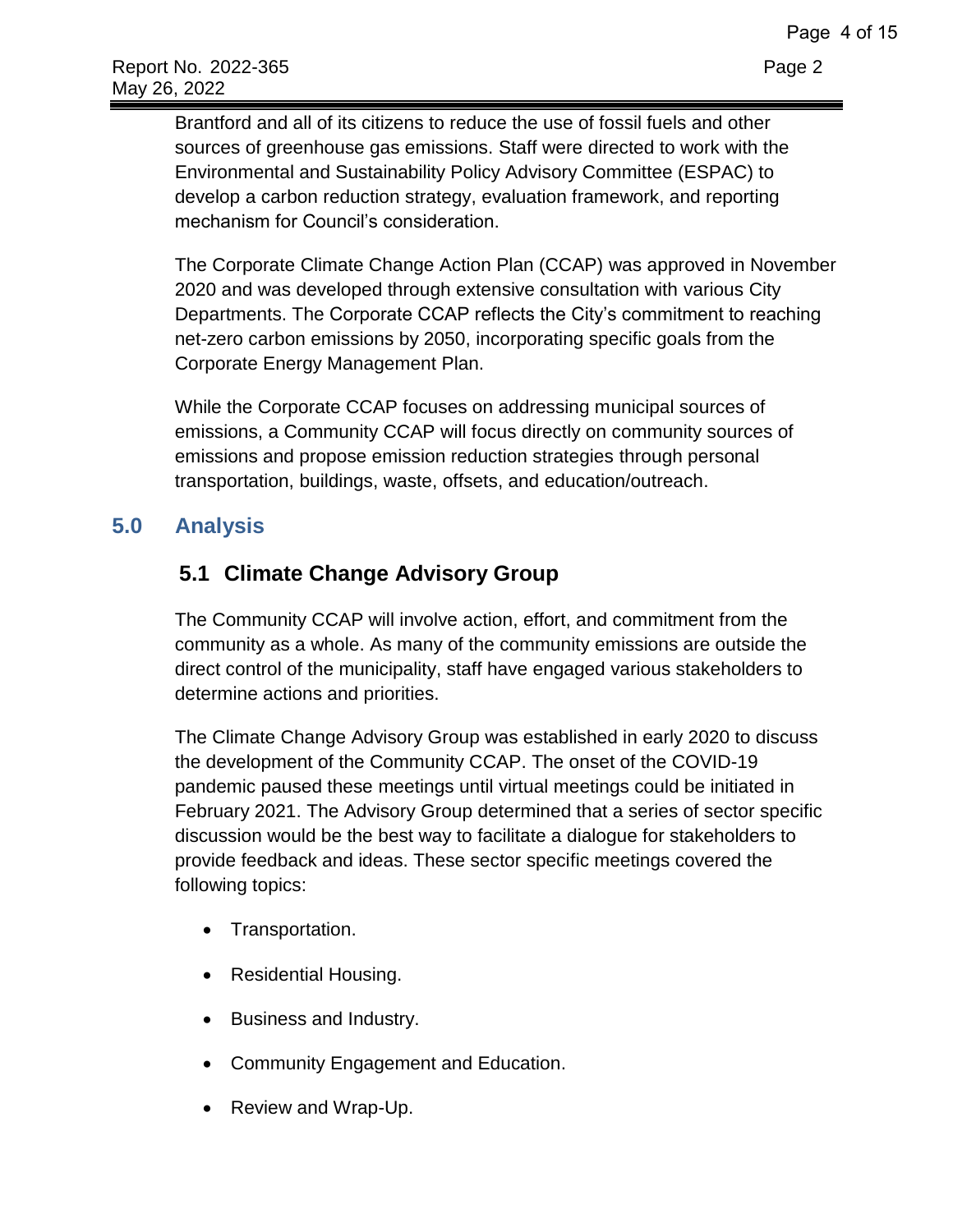Invited Members of the Climate Change Advisory Group included:

- Brantford-Brant Chamber of Commerce.
- Downtown Brantford Business Improvement Area.
- Grand Erie District School Board.
- Brant Haldimand Norfolk Catholic School Board.
- Conestoga College.
- Wilfrid Laurier University.
- Six Nations Polytechnic.
- Brant County Health Unit.
- Enbridge.
- Energy Plus.
- Brantford Power.
- Brantford Public Library.
- Brantford Region Indigenous Support Centre.
- Brantford Home Builders Association.
- Brant Tree Coalition/Earth Week Committee.
- Grand River Council on Aging.
- Environmental and Sustainability Policy Advisory Committee.
- Neighbourhood Associations of Brantford.
- Brantford Youth Council.

# **5.2 Let's Talk About Climate Action**

Throughout 2020 and 2021, stakeholders and community members were encouraged to share ideas for how the community can reduce emissions.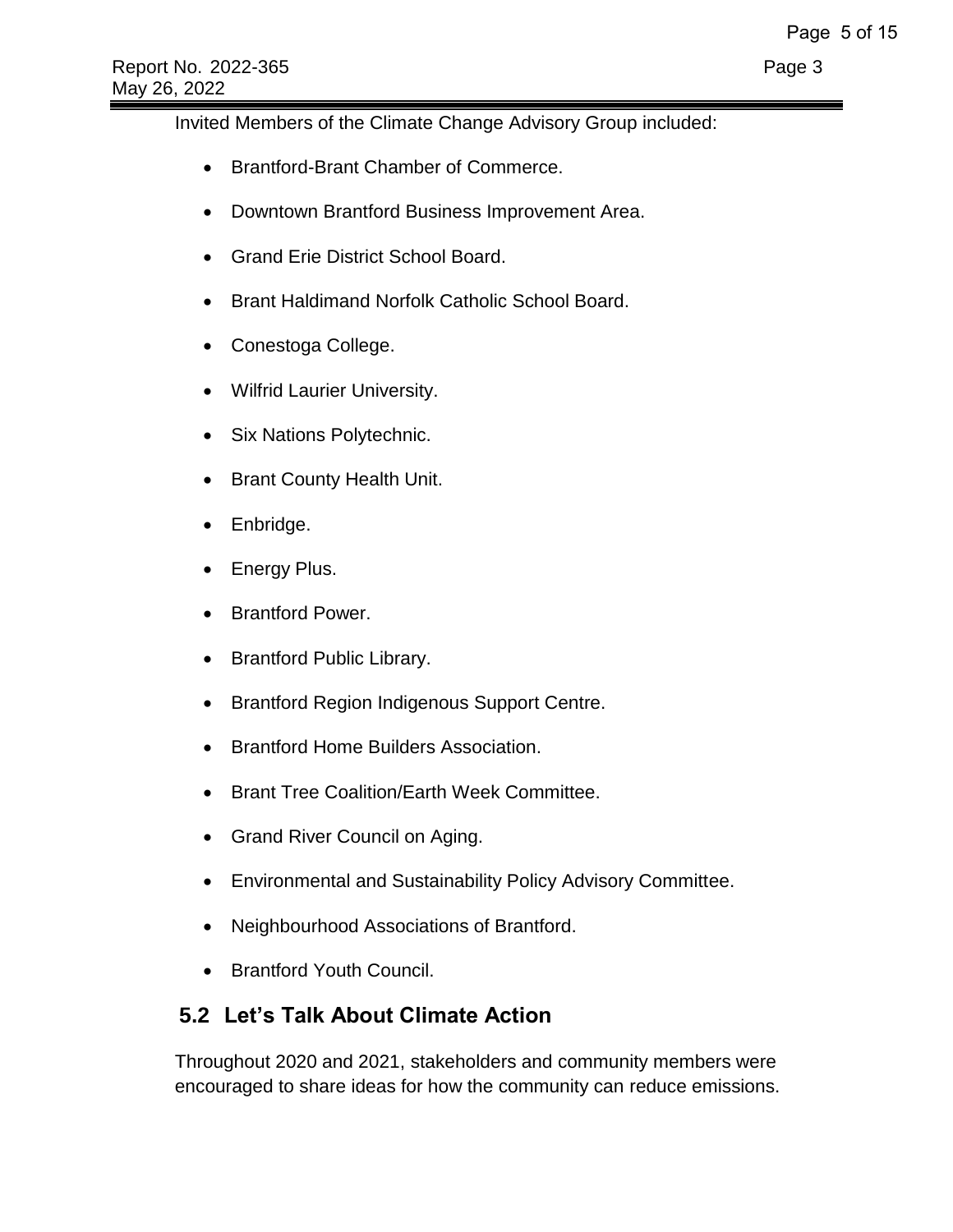Surveys were used to collect feedback on residents' understanding of climate change, specific priorities, and actions they are willing to take to reduce their personal impact on climate change. The initial survey conducted in 2020 had 237 respondents. Additionally, the Let's Talk About Climate Action Campaign included a survey, discussion forum, question box, and ideas board.

The feedback and ideas gathered from these engagement sessions are being used to inform the working draft of the Community CCAP.

# **5.3 Community CCAP Action Items**

Through the engagement sessions with residents and the Climate Change Advisory Group on Let's Talk Brantford, various actions were identified to be included in the Community CCAP. The actions can be separated into five categories: Transportation; Buildings; Waste; Offsets; and Education/Outreach. A summary of the identified actions for each category are provided in the following sections.

# **5.3.1 Transportation**

Transportation is a key aspect of the City's climate change efforts. The priority actions that have been identified for transportation focus on reducing emissions from single passenger vehicle trips within and outside of Brantford. Table 1 identifies actions to be included in the Community Climate Change Action Plan for transportation along with metrics that can be used to track progress.

| Category                 | <b>Priorities</b>                           | <b>Metrics</b>                                                  |
|--------------------------|---------------------------------------------|-----------------------------------------------------------------|
| <b>Public transit</b>    | $1_{-}$<br>Increase<br>transit<br>ridership | % of people using<br>public transit for<br>transportation       |
|                          |                                             | # of transit passes sold                                        |
|                          |                                             | # of transit riders<br>monthly/annually                         |
| Active<br>transportation | 2. Increase<br>cycling as a<br>form of      | % of people using<br>$\bullet$<br>cycling for<br>transportation |

**Table 1: priorities related to transportation**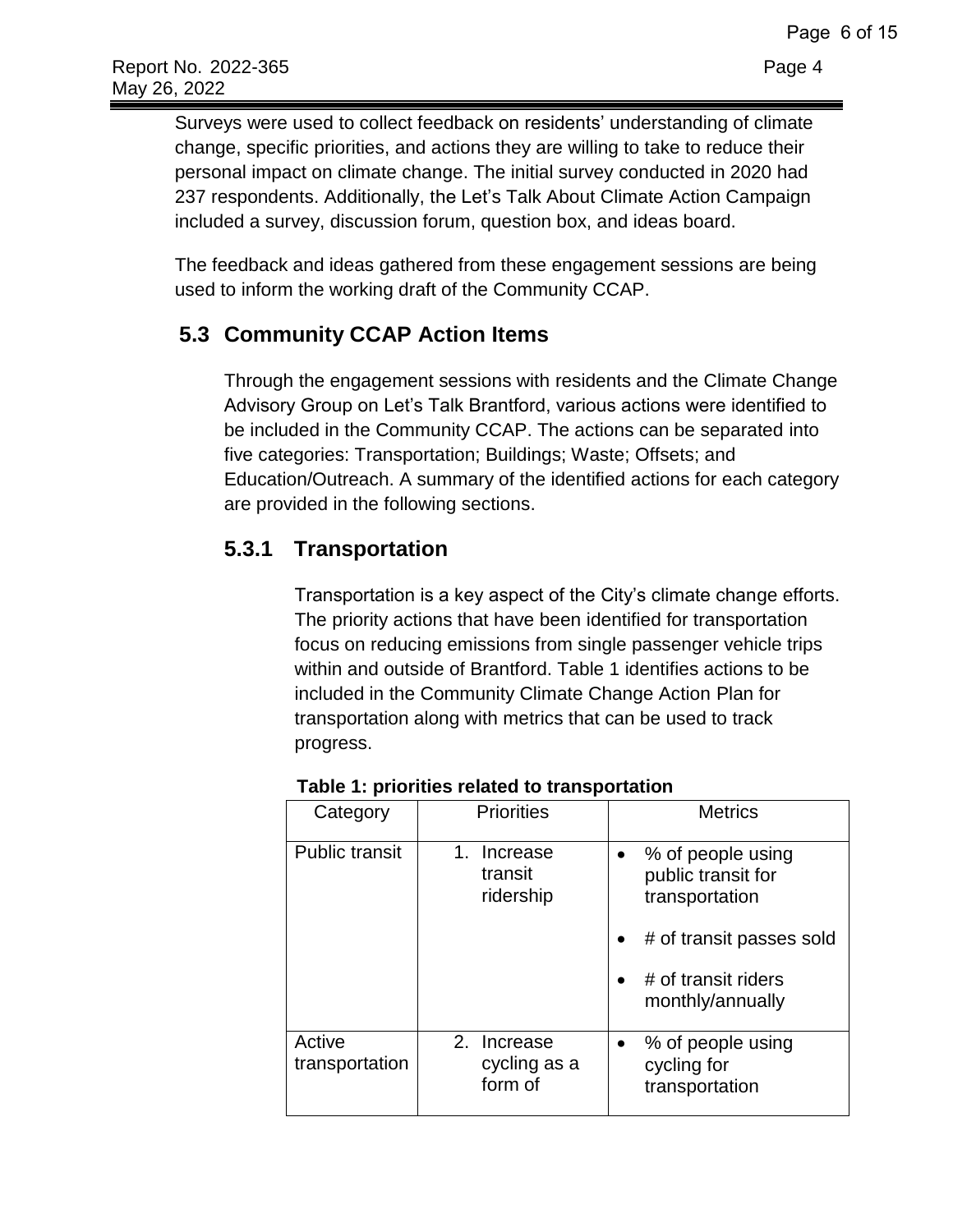| Category             | <b>Priorities</b>                                           | <b>Metrics</b>                                              |
|----------------------|-------------------------------------------------------------|-------------------------------------------------------------|
|                      | transportation                                              | Km of bike lanes<br>$\bullet$                               |
|                      | 3. Increase<br>walking as a                                 | # of bike racks<br>$\bullet$                                |
|                      | form of<br>transportation                                   | Km of sidewalks /<br>$\bullet$<br>Multi-use paths           |
|                      |                                                             | # of pedestrian<br>٠<br>crossings                           |
| Electric<br>vehicles | 4. Encourage<br>purchase and<br>use of electric<br>vehicles | # of $EV$ chargers<br>$\bullet$<br>available for public use |

# **5.3.2 Buildings**

Actions identified in the buildings category focus on emissions that can be reduced from energy consumption in residential, commercial, and institutional buildings. The various actions that have been identified and metrics are shown in Table 2.

**Table 2: priorities related to buildings** 

| Category                   | <b>Priorities</b>                                                                                                             | <b>Metrics</b>                                                                                                                                            |
|----------------------------|-------------------------------------------------------------------------------------------------------------------------------|-----------------------------------------------------------------------------------------------------------------------------------------------------------|
| Residential                | 1. Reduce<br>energy<br>consumption<br>in private<br>homes<br>2. Implement a<br>green<br>building<br>standard for<br>new homes | # of incentives / grant<br>$\bullet$<br>programs available to<br>complete home retrofits<br># of homes subject to<br>$\bullet$<br>green building standard |
| Commercial<br>/ Industrial | 3. Implement a<br>sustainable<br>business<br>recognition                                                                      | # of sustainable<br>$\bullet$<br>business recognition<br>awards given<br># of education materials                                                         |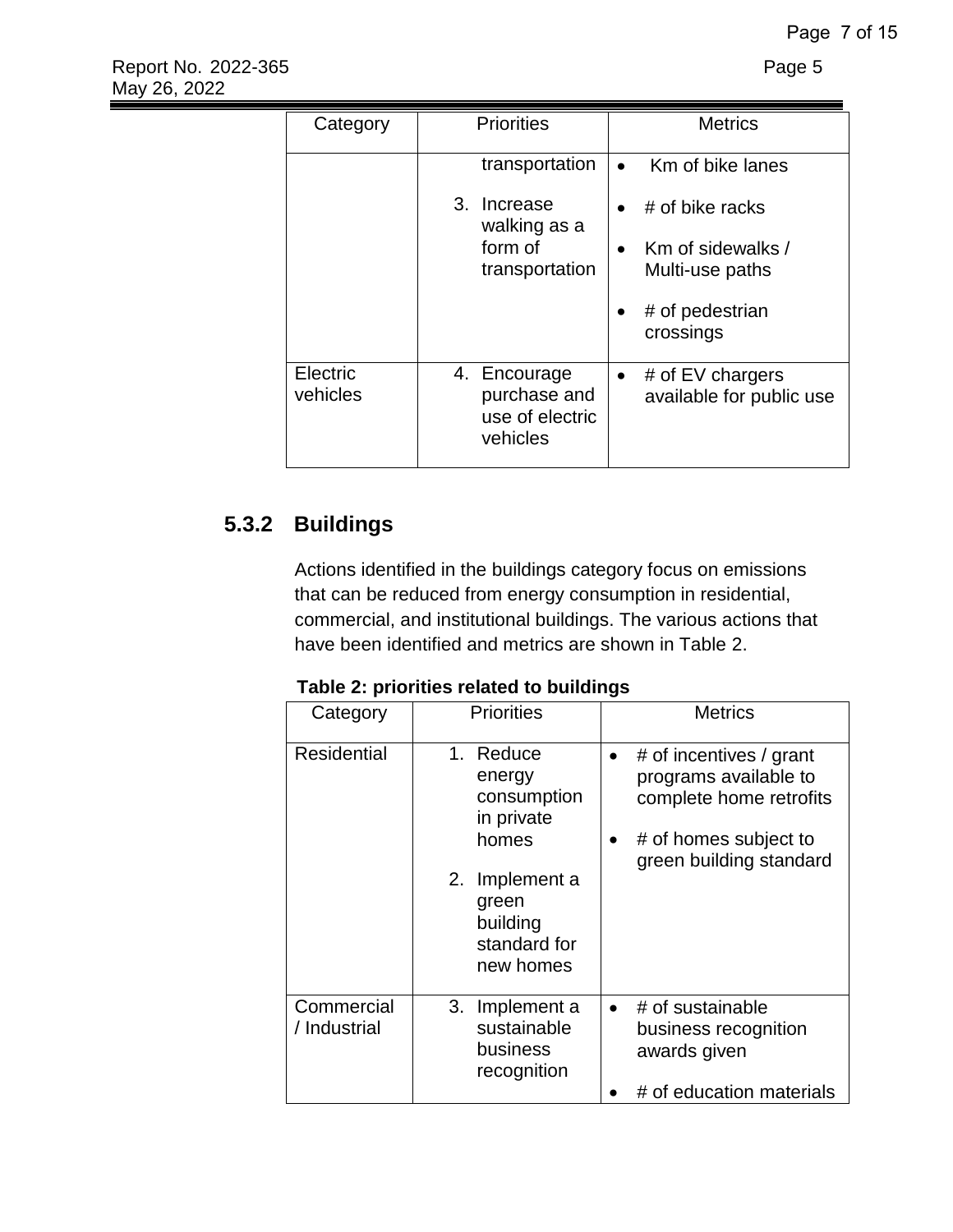| Category                                   | <b>Priorities</b>                                                            | <b>Metrics</b>                                                                              |  |
|--------------------------------------------|------------------------------------------------------------------------------|---------------------------------------------------------------------------------------------|--|
|                                            | program<br>4. Increase<br>education on<br>energy<br>conservation<br>programs | shared about energy<br>conservation programs                                                |  |
| Institutional /<br>School<br><b>Boards</b> | 5. Active<br>transportation<br>planning for<br>schools                       | # of wayfinding signs for<br>active transportation<br>added<br># of bike racks at           |  |
|                                            | 6. Increase<br>education on<br>energy<br>conservation<br>programs            | schools<br># of educational<br>programs on energy<br>conservation initiatives<br>in schools |  |

# **5.3.3 Waste**

The actions identified in the waste category focus on waste that is produced by the community as well as emissions related from use of water. The various actions that have been identified and metrics are shown in Table 3.

**Table 3: priorities related to waste** 

| Category | <b>Priorities</b>                                                       | <b>Metrics</b>                                                                         |
|----------|-------------------------------------------------------------------------|----------------------------------------------------------------------------------------|
| Waste    | 1. Use of<br>organics and<br>composting to                              | Tonnes of waste<br>$\bullet$<br>diverted from the landfill                             |
|          | divert waste<br>from the<br>landfill                                    | # of education<br>$\bullet$<br>programs focused on<br>importance of waste<br>diversion |
|          | 2. Promote<br>reducing,<br>reusing,<br>recycling, and<br>$composting -$ |                                                                                        |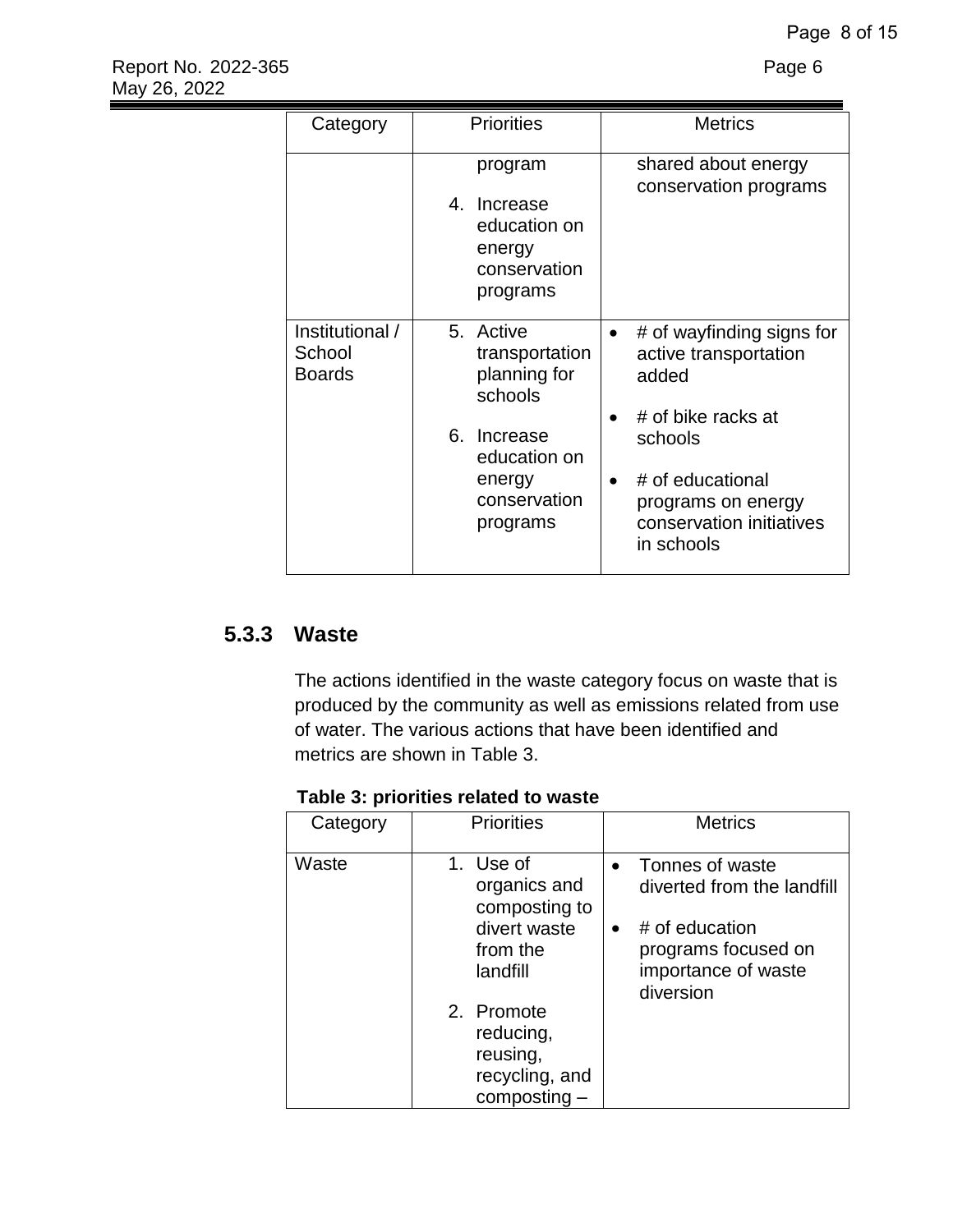| Category | <b>Priorities</b>                                           | <b>Metrics</b>                                                                      |
|----------|-------------------------------------------------------------|-------------------------------------------------------------------------------------|
|          | circular<br>economy                                         |                                                                                     |
| Water    | 3. Increase<br>education on<br>reduced water<br>consumption | # of education<br>$\bullet$<br>programs focused on<br>reducing water<br>consumption |
|          | 4. Smart water<br>metering<br>program                       | # of homes fitted with<br>$\bullet$<br>smart water metering                         |

# **5.3.4 Offsets**

The actions associated with offsets focus on those items that remove carbon from the atmosphere to help achieve net zero when some greenhouse gasses (GHGs) will be unavoidable. The various actions that have been identified and metrics are shown in Table 4.

**Table 4: priorities related to offsets** 

| Category                        | <b>Targets</b>                           | <b>Metrics</b>                                                 |
|---------------------------------|------------------------------------------|----------------------------------------------------------------|
| Tree<br>Planting                | 1. Discourage<br>private tree<br>cutting | % of tree canopy in the<br>$\bullet$<br>City of Brantford      |
|                                 | 2. Annual<br>residential                 | Private tree cutting by-<br>law being implemented              |
|                                 | tree<br>giveaways                        | # of trees given away                                          |
|                                 | 3. Community<br>tree planting<br>events  | # of trees planted<br>during community tree<br>planting events |
| <b>Natural</b><br><b>Assets</b> | 4. Protection of<br>natural assets       | # of natural assets<br>identified in inventory                 |
|                                 | Develop<br>5.                            | Implementation of                                              |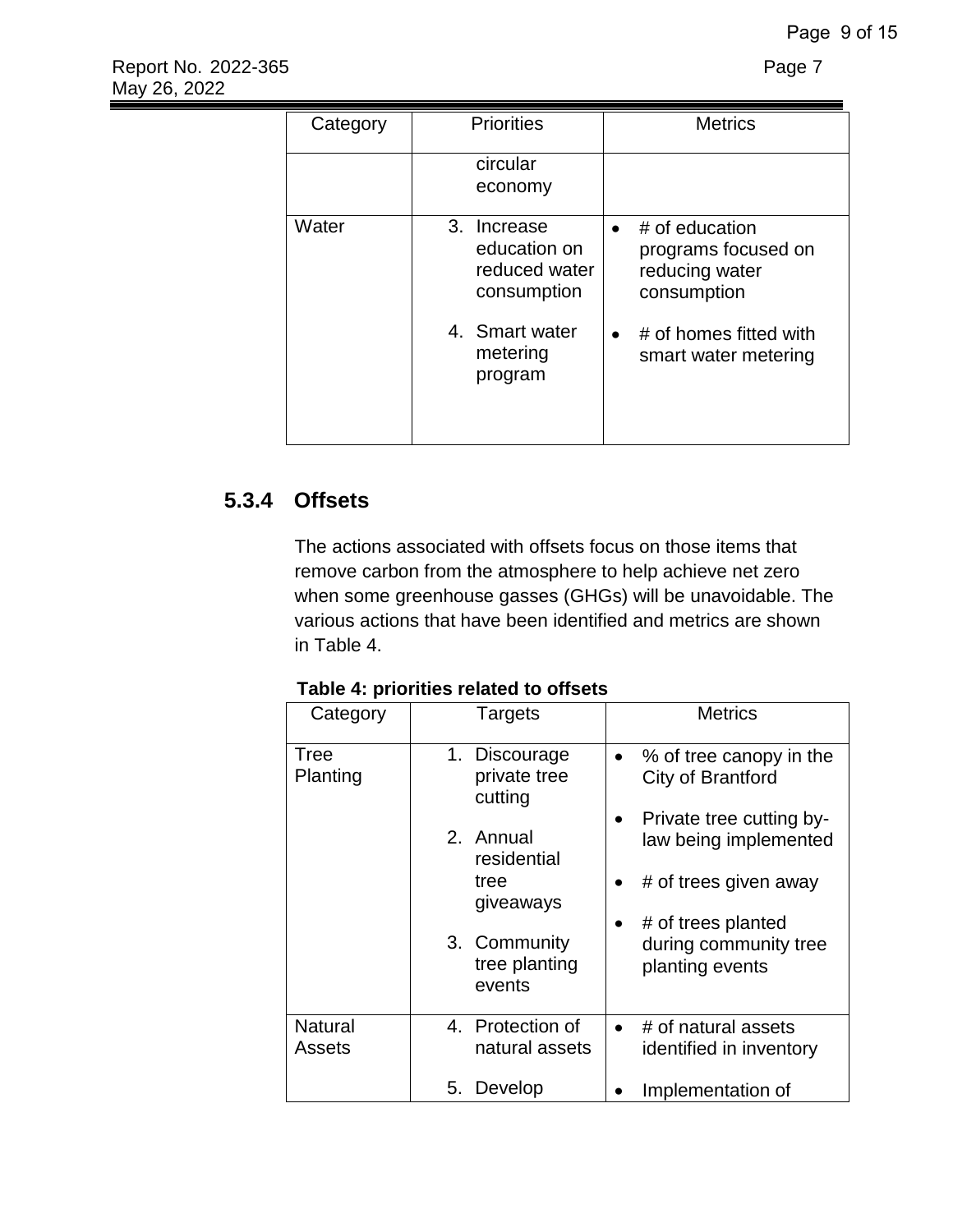| Category | Targets                                                                               | <b>Metrics</b>                                                                                                     |
|----------|---------------------------------------------------------------------------------------|--------------------------------------------------------------------------------------------------------------------|
|          | Climate<br>Change<br><b>Adaption Plan</b><br>to strengthen<br>resiliency of<br>assets | natural asset<br>management plan<br>Development of<br>$\bullet$<br><b>Climate Change</b><br><b>Adaptation Plan</b> |

# **5.3.5 Education / Outreach**

The actions associated with education and outreach focus on educating the community on the importance of climate action. The various actions that have been identified and metrics are shown in Table 5.

| Category                  | Targets                                                                                                           | <b>Metrics</b>                                                                                                                                             |  |
|---------------------------|-------------------------------------------------------------------------------------------------------------------|------------------------------------------------------------------------------------------------------------------------------------------------------------|--|
| Resources                 | 1. Provide free<br>resource<br>materials to<br>the<br>community<br>reflecting<br>climate<br>change<br>information | # of community<br>$\bullet$<br>members engaged in<br>discussion around<br>climate change<br># of education materials<br>shared regarding<br>climate change |  |
| Community<br>Partnerships | 2. Develop a<br>network to<br>deliver key<br>messaging<br>and education<br>about climate<br>change                | # of community groups<br>involved in delivering<br>key messaging                                                                                           |  |
| Community<br>Engagement   | 3. Engage with<br>the<br>community<br>regularly on<br>climate<br>change                                           | # of workshops and<br>events held to share<br>information about<br>climate change<br># of attendees at                                                     |  |

### **Table 5: priorities related to education/outreach**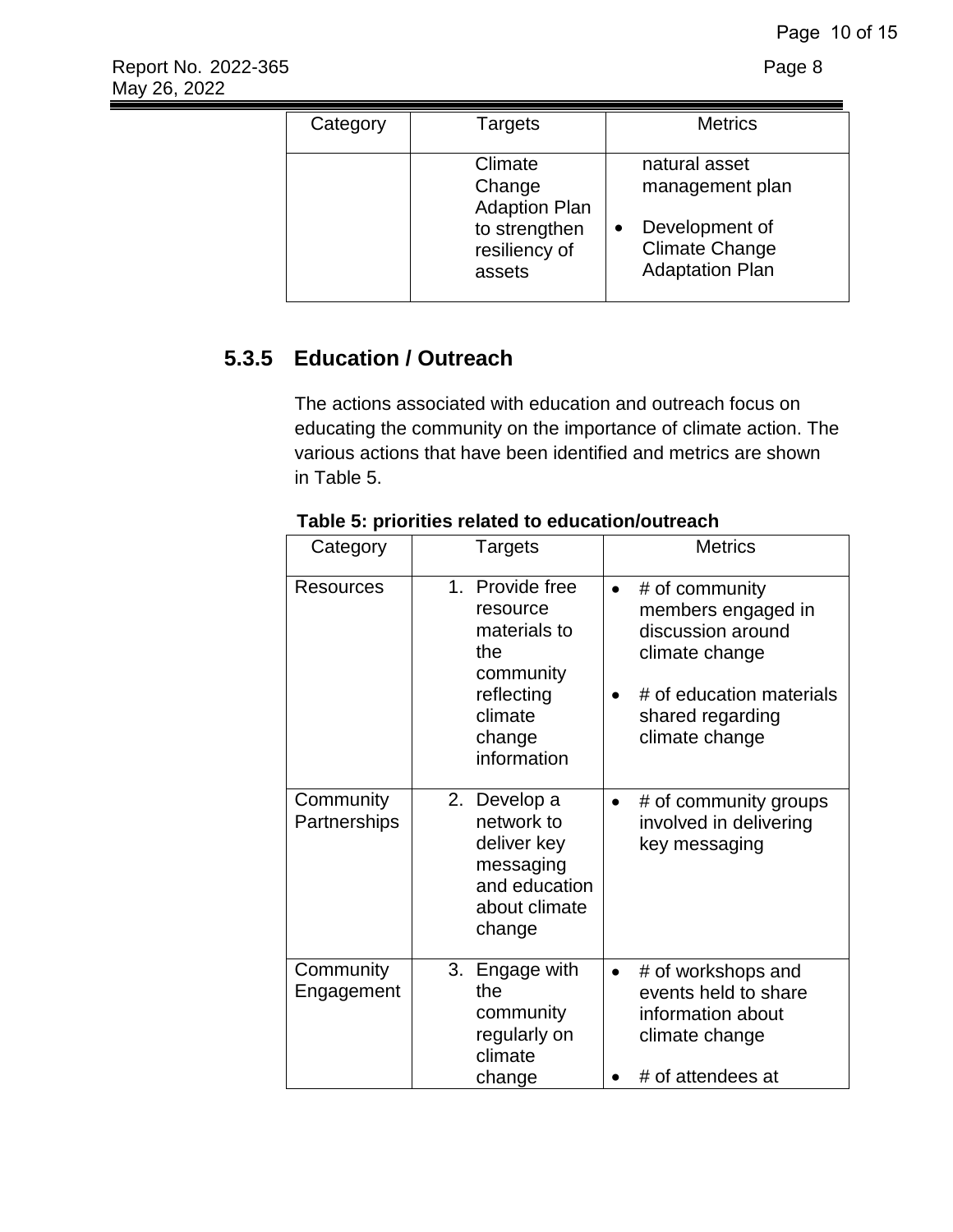| Category | Targets     | <b>Metrics</b>                                                                     |
|----------|-------------|------------------------------------------------------------------------------------|
|          | initiatives | climate change events<br># of social media posts<br>shared about climate<br>change |

# **5.4 Next Steps**

The feedback received from ESPAC will be incorporated into the final Community CCAP that is presented to City Council in Summer 2022. The Plan is still under development and will be structured similarly to the Corporate CCAP with background on climate change, emissions reduction targets, and specific actions the community can take. Public Information Centres (PICs) will be held to review a draft of the Community CCAP with stakeholders and community members. These PICs will be held late June 2022 in partnership with Wilfrid Laurier University's Sustainability Office.

# **6.0 Financial Implications**

None.

# **7.0 Conclusion**

This report provides an update on the progress of Brantford's Community CCAP. The Community CCAP is underway and will be presented to Brantford City Council in Summer 2022. This Plan will be informed by information gathered from stakeholder meetings, the Let's Talk About Climate Action Campaign, ESPAC, and Public Information Centres.

 $\overline{\phantom{a}}$ 

Inderjit Hans, P. Eng., PMP General Manager, Public Works Commission

Prepared By:

Gagan Batra, Manager, Business Support & Sustainability Office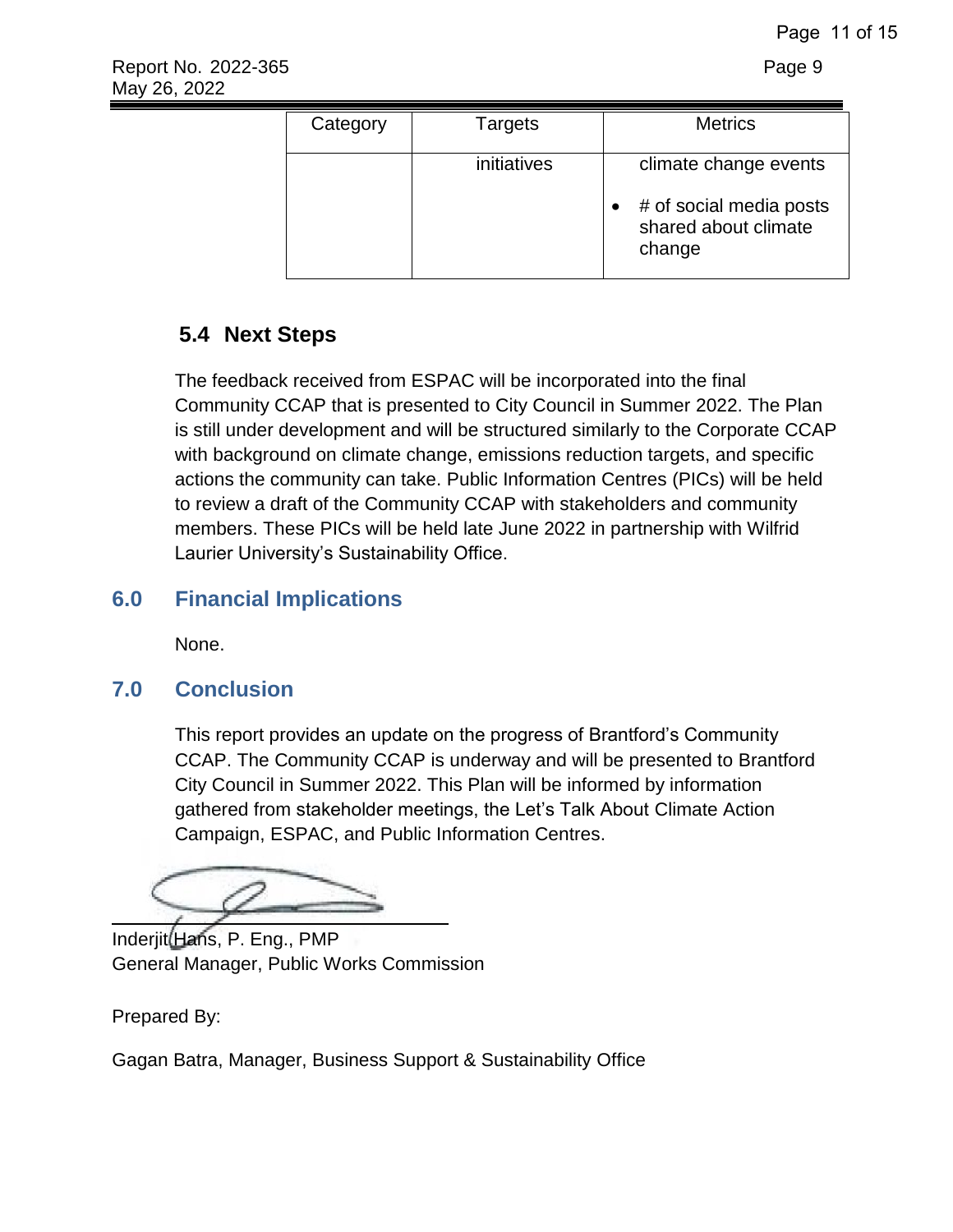In adopting this report, is a by-law or agreement required? If so, it should be referenced in the recommendation section.

| By-law required                                                          | $\lceil \cdot \rceil$ yes $\lceil x \rceil$ no |  |
|--------------------------------------------------------------------------|------------------------------------------------|--|
| Agreement(s) or other documents to be signed by Mayor and/or City Clerk  | $\lceil \cdot \rceil$ yes $\lceil x \rceil$ no |  |
| Is the necessary by-law or agreement being sent concurrently to Council? | $[$ ] yes $[x]$ no                             |  |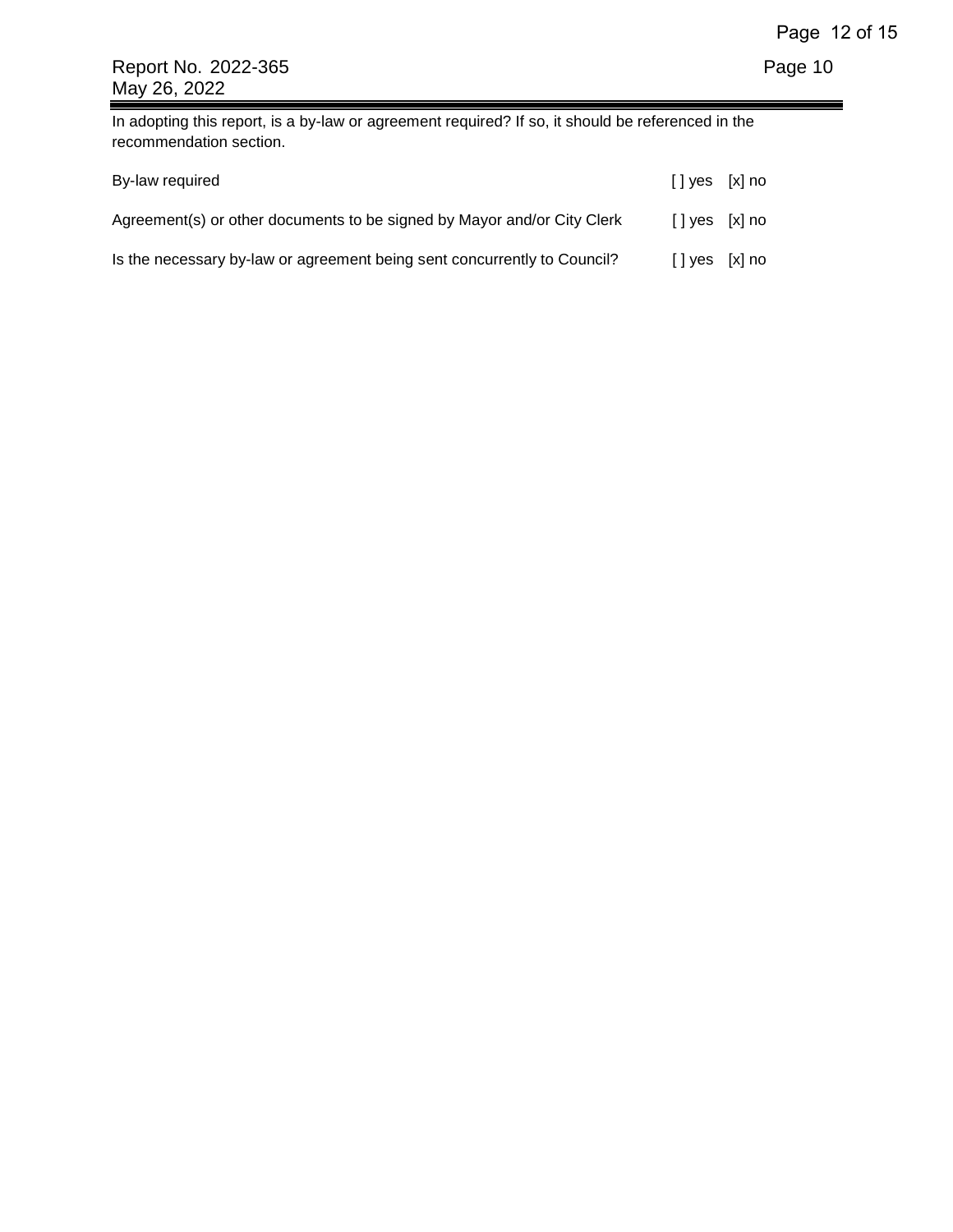

# **ENVIRONMENTAL AND SUSTAINABILITY POLICY**

# **ADVISORY COMMITTEE MINUTES**

February 24, 2022 5:30 P.M. Virtual Brantford City Hall, 58 Dalhousie Street

### **1. ELECTIONS**

### **1.1 Election of the Chair**

David Kielstra was nominated as Chair. As there were no other nominations, David Kielstra was acclaimed to the Chair for a term to expire February 24, 2023.

#### **1.2 Election of the Vice Chair**

Alysha Sless was nominated as Vice Chair. As there were no other nominations, Alysha Sless was acclaimed to the Vice Chair, for a term to expire February 24, 2023.

### **2. ROLL CALL**

- Present: Councillor Antoski David Kielstra Alysha Sless Mark Steinacher
- Regrets: Karleigh Csordas Jonathan Jorna Ashley Cookney

### **3. DECLARATIONS OF CONFLICTS OF INTEREST**

There were no declarations of conflict of interest.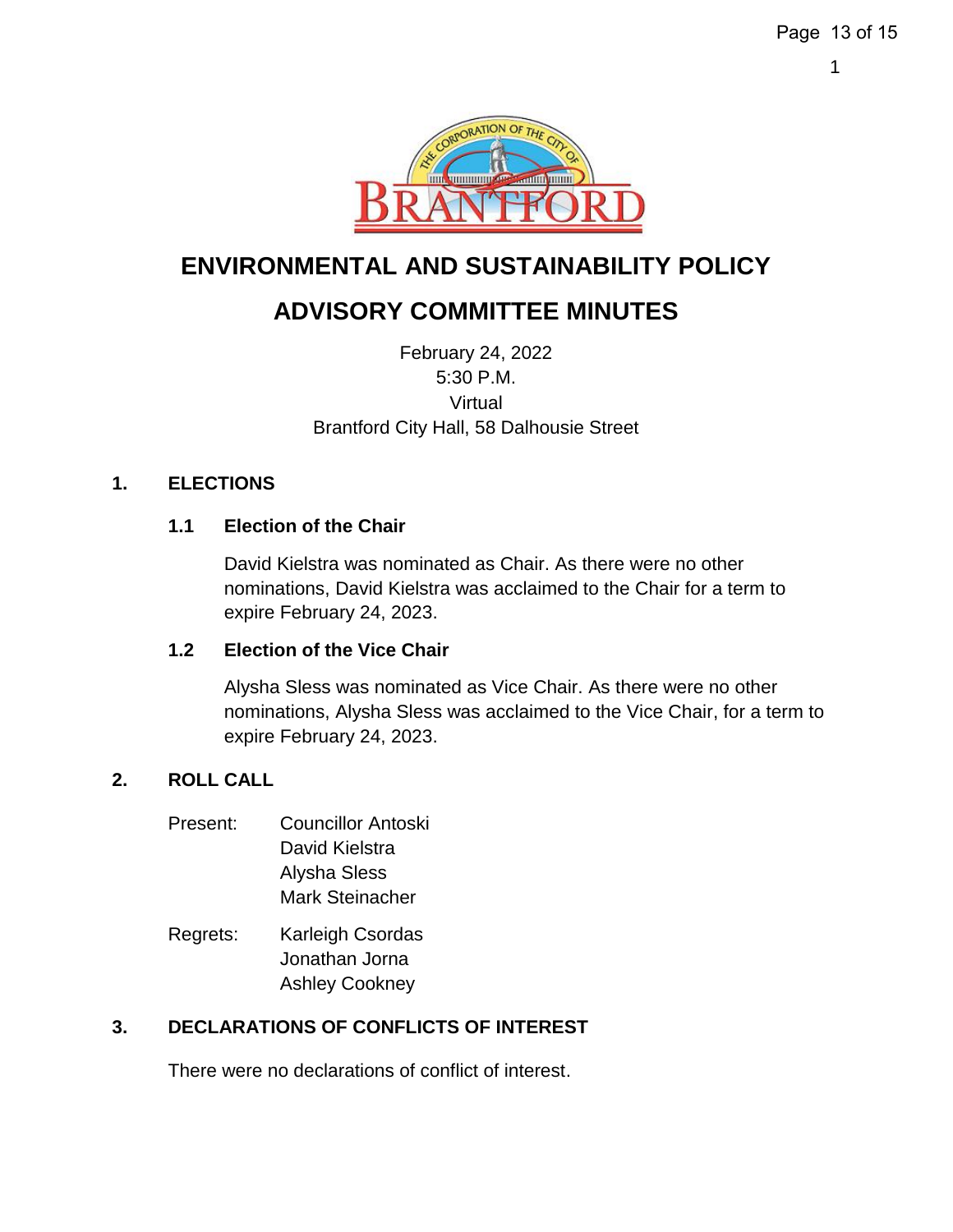### **4. PRESENTATIONS/ DELEGATIONS (list, if any, available at meeting)**

There were no presentations or delegations.

## **5. ITEMS FOR CONSIDERATION**

### **5.1 Climate Lens, Climate Action and Clean Brantford Update [Financial Impact: None], 2022-164**

Rochelle Rumney, Climate Change Officer appeared before the Committee and provided an overview of the Staff Report.

Staff responded to various questions of the Committee

Moved by Councillor Antoski Seconded by Mark Steinacher

> THAT the Environmental Sustainability Policy and Advisory Committee continue to BE INCLUDED in the planning of Earth Week activities.

#### **CARRIED**

Moved by Mark Steinacher Seconded by Alysha Sless

> THAT Report 2022-164 titled "Climate Lens, Climate Action and Clean Brantford Update" BE RECEIVED.

#### **CARRIED**

#### **5.2 ESPAC Video Project Update [Financial Impact: None], 2022-165**

Moved by Alysha Sless Seconded by Mark Steinacher

> THAT Report #2022-165 titled "ESPAC Video Project Update" BE RECEIVED.

#### **CARRIED**

#### **6. CONSENT ITEMS**

#### **6.1 Minutes**

### **6.1.1 Environmental and Sustainability Policy Advisory Committee - September 23, 2021**

Moved by Councillor Antoski Seconded by Alysha Sless